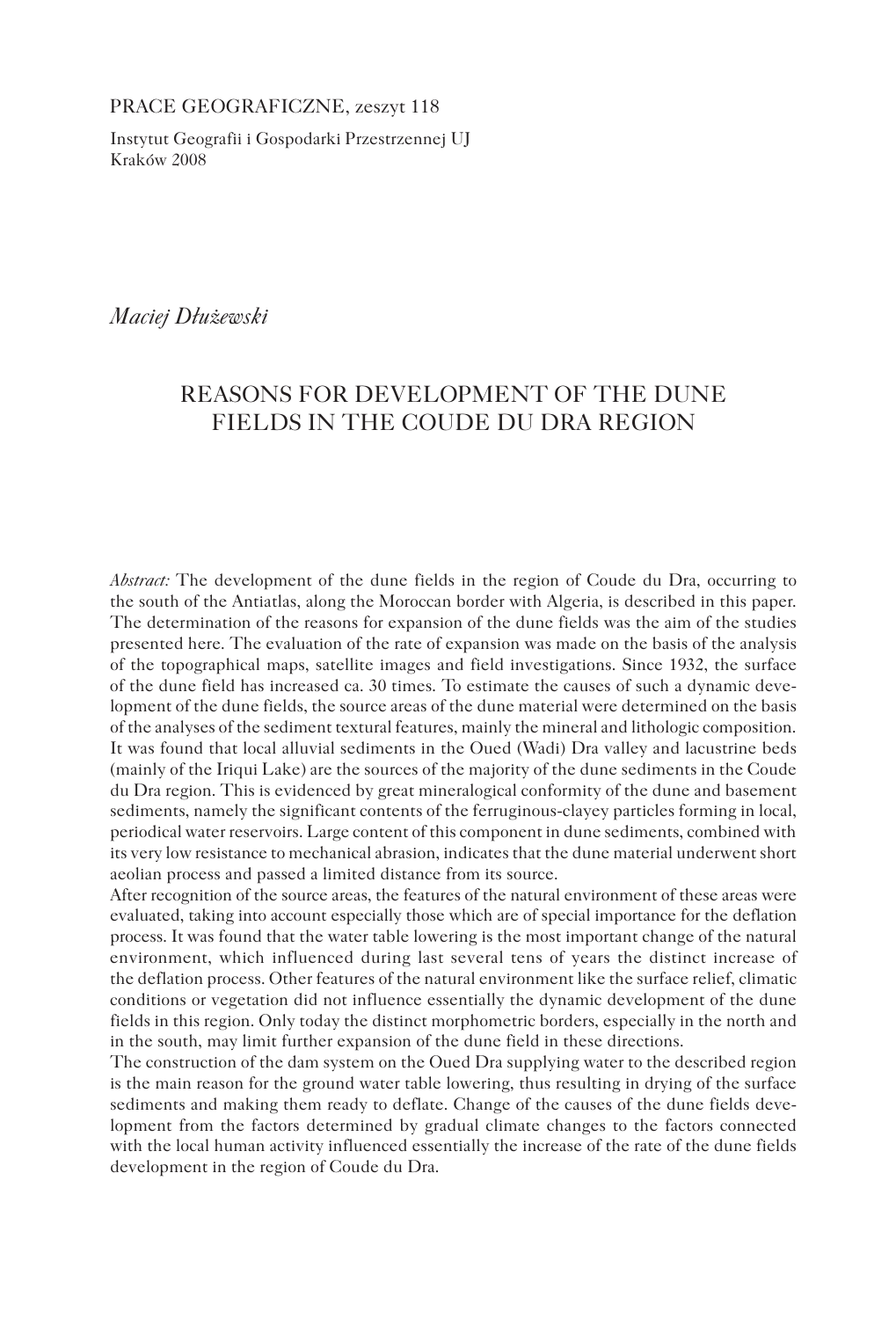*Key words:* dune field development, dune sediment source, textural features of sediments, Coude du Dra region, southern Morocco.

## **1. Introduction**

Along the northern margin of the Sahara desert during last one hundred years a number of new fast spreading dune fields has developed. Based on current research it is stated that this process does not result from global climate changes but rather from human activity in the area.

In order to assess the dune field development rate, it is necessary to know a rate of mineral material supply to the area and to recognise several environmental factors which influence accumulation of this material (especially the relief and the vegetation cover). In case of an allochthonous source of the mineral material, it is important to determine the type of the source area (e.g. other ergs, fluvial accumulation areas, outcrops of bedrock with weathering material susceptible for deflation, etc.). This will allow to assess the rate of mineral material supply. Precise determination of the allochthonous source area for the dune is quite difficult because it depends on many factors such as: wind speed and its direction, relief, textural features of sediments, especially the mineral-lithological content of the substratum, duration on the aeolian process (Barczuk, Dłużewski 2005). This highly impedes determination of reasons for development of the dune fields, which are linked to supply of the allochthonous mineral material.

Results of current studies undertaken in the Coude du Dra region show that the development of the dunes is usually linked to a local supply of mineral material (Barczuk, Dłużewski 2003). One can therefore infer that the reason for the dune field's development is a change of some factors, which influence increase of deflation susceptibility of local source areas. Among such factors there are: textural features of substratum sediments, relief and substratum cohesion, air and ground humidity, speed and direction of wind and vegetation cover (Bagnold 1941, Chepil 1945, Zingg 1951, Borsy 1972, Tsoar, Illenberger 1998, Lóki 2001, Dubis, Dłużewski 2002). According to several researchers another important factor is susceptibility of bedrock for corrasion – mechanical erosion due to action of wind born mineral grains (Blackwelder 1934). The aim of this study is to determine the factor responsible for the dune fields development in the Coude du Dra region.

## **2. Methods**

Field studies in the Coude du Dra region were performed in years 1999-2006 (Figure 1).

In order to determine exact position in the field, GPS and Compulevel were used, the latter allowing for  $\pm 3$  mm accuracy in measurement of relief altitude. A tape measure and a geological compass were also used. Selected dunes were precisely measured. GPS was used for determination of the current area of dune fields as well as the area between the dune fields. One of the most important factors influencing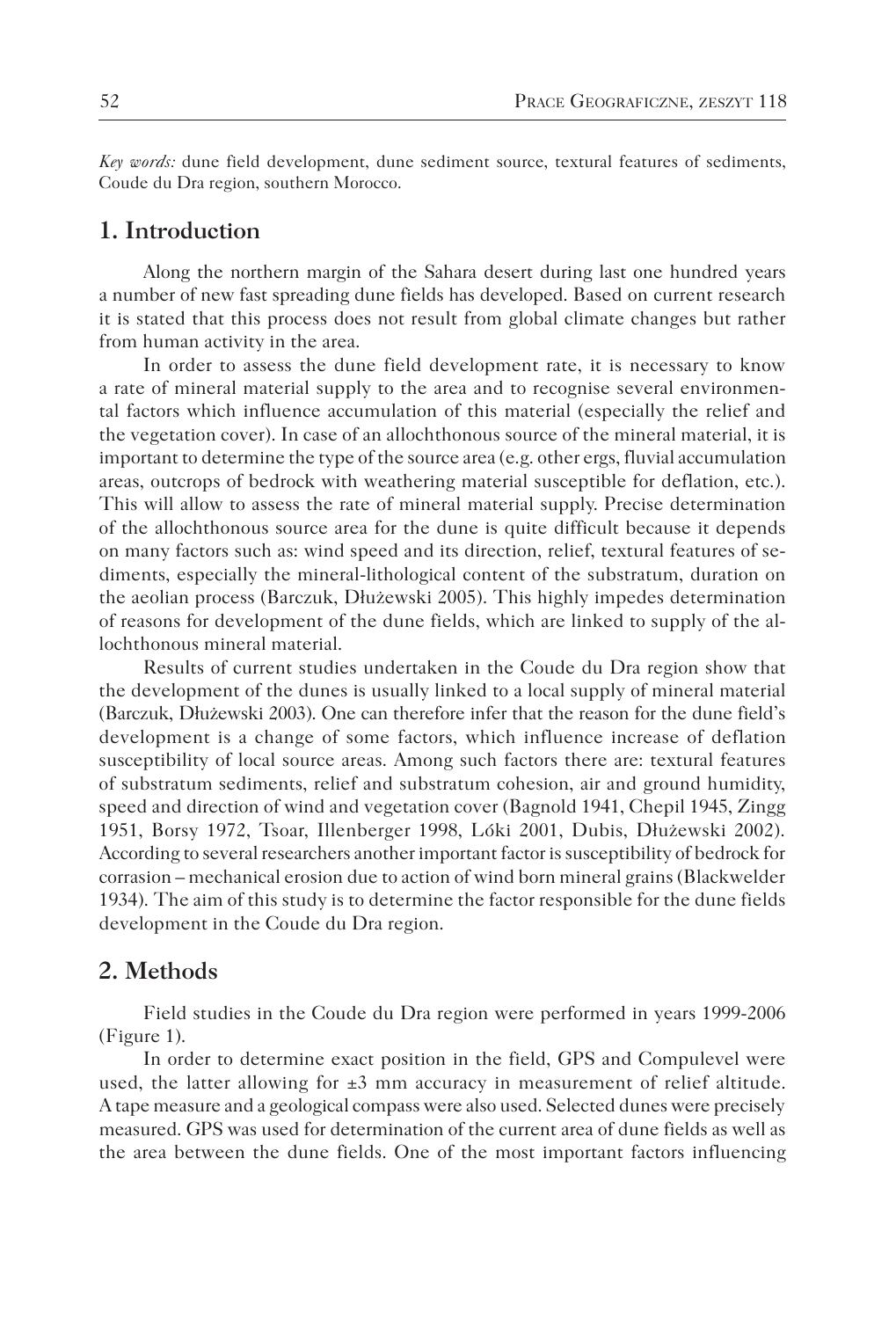the dune fields development – morphometry of substratum was carefully checked. The type of vegetation and its spatial range were also determined in the field in order to assess its influence on aeolian processes.

Changes in the dune fields area were analysed with use of maps from years: 1948 (charting in 1932), 1953, 1989 and Landsat 7 images from the year 2000. Obtained information was supplemented during consecutive field studies.

Degree of aeolisation which can be understood as a measure of a change of substratum sediments into aeolian sediments (Mycielska-Dowgiałło 1993) was checked by analysis of selected textural features of dune material. Selected textural features of substratum were analysed in order to determine the substratum type and its deflation susceptibility and to determine the source of the dune material.

The granulometric analysis was made by the standard set of sieves produced by Fritsch. Fine sediments (<0.063 mm) of substratum were analysed with a use of densimeter (Dobrzański, Uziak 1970). Obtained granulometric curves allowed for calculation of indices according to the Folk and Ward (1957) formulae i.e. the mean grain diameter (M<sub>z</sub>), standard deviation ( $\sigma$ <sub>1</sub>) and skewness (Sk<sub>1</sub>).

The microscope analysis of the granular preparations was the main method of determining the mineral-lithological composition of the dune and the substratum material. This method is commonly applied in the sedimentary rocks petrology (Barczuk 1992). The mineral-lithological composition was analysed in the samples of the sand not separated into individual fractions, because of the small variation of the grain size. The preparations made from taken samples were analysed in the context of their structure, texture and mineral composition by means of various polarizing microscopy techniques (Borkowska, Smulikowski 1973).

### **3. Characteristics of the dune fields**

Contemporary dune fields occupy majority of a flat part of the Coude du Dra region (Figure 1). Most of the dunes are several meters high in the central part of the study area (Photo 1) and from 1 to 3 m in its western margin – in vicinity of the Iriqui Lake (Photo 2) and in its eastern margin – in a vicinity of the Mhamid Oasis (Dłużewski 2003). The dunes are usually of a barchanoidal type (Photo 3), seldom single barchans developed by western winds. Their stoss sides are relatively steep, inclined 10-20°, and up to several dozen of meters long. Their lee sides are typical for Sahara dunes, up to a dozen or so meters long and  $33$  to  $35^\circ$  inclined. In areas, which have been covered by dune, fields for the longest time (Erg Sedrar, Erg Smer, Erg Mhazil and others) some dunes are several dozen of meters high and maximum height of 111 m (Erg Souar). Such dunes are usually complex barchanoidal dunes. Their winward sides have differentiated inclination and length of up to several hundred meters. Theirs lee sides have constant inclination, the same as little dunes, and length of the lee slopes can exceed one hundred meters.

Sporadically one can find initial star dunes with several crests. Their localization is practically stable. Change in wind direction causes only remodelling of the dune crests.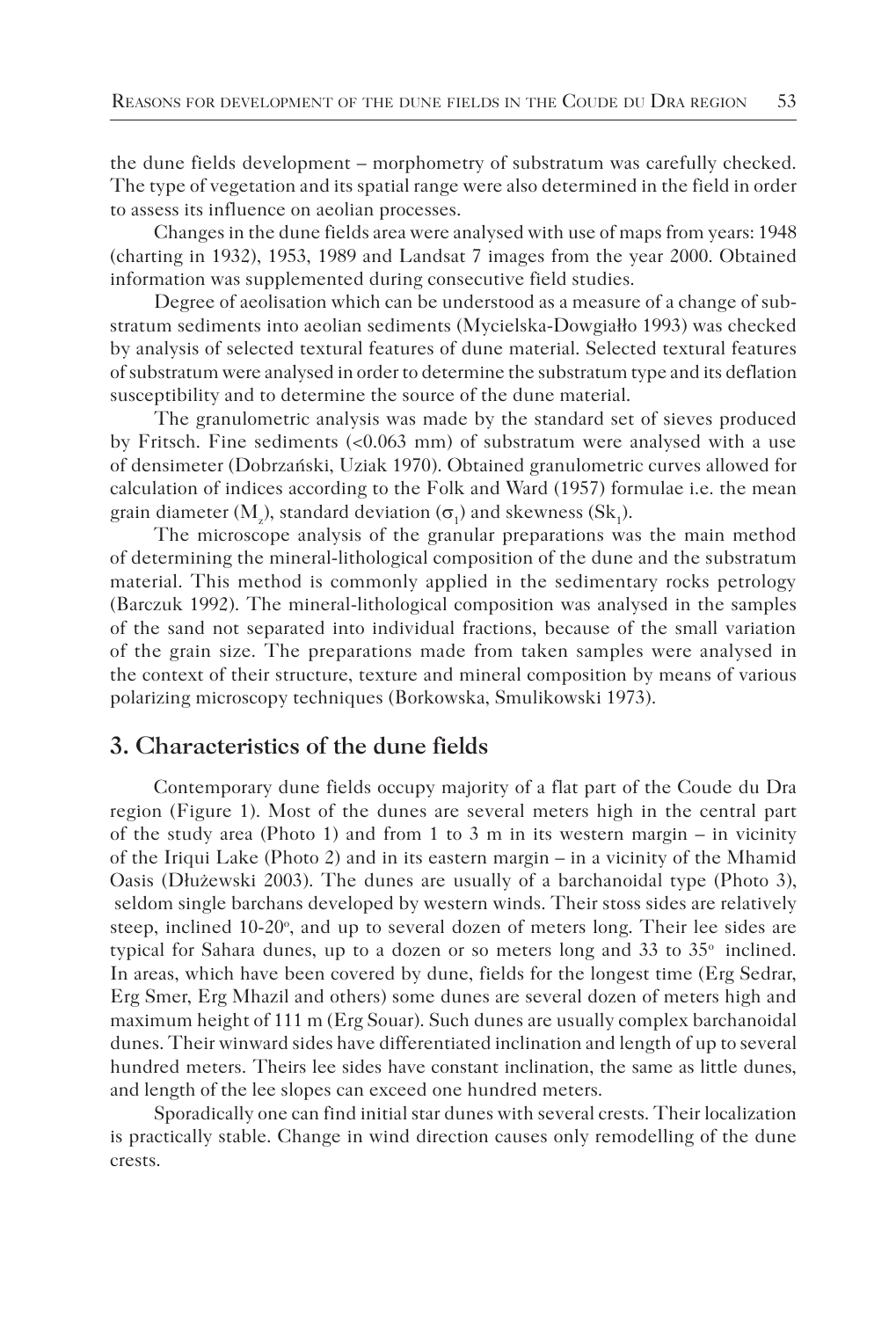Recently single dunes frequently combine to create fields of transverse dunes (Photo 4). Their development is linked with a major increase in supply of mineral material to the dune field sand and also with periodical winds of the opposite direction or local denser vegetation. Such variability in wind directions and also increased moisture content in the ground along the Oued Dra (which was the case in the near past) are responsible for a pendulum-like forward movement of dunes with a limited resultant. Such a way of movement can create a characteristic shape of dunes, which have changeable inclination of slopes within both stoss and lee sides. Additional factor limiting speed of dune migration and also influencing shape of the dunes is a relatively small area between the dunes (Photo 5).

Textural features of sediments building dunes in the Coude du Dra region are highly differentiated for several reasons: duration of aeolian processes has been varied, dunes are of different size and local source areas are of different lithology.

Analysis of granulometric frequency curves for dune sediments in the research area (Dłużewski 2003) showed that small dunes (up to 3 m) are composed mostly of grains 0.25-0.2 mm (2-2.32Φ). Finer material and less sorted: 0.25-0.08 mm (2-3.64Φ) builds dunes at the foot of the Jebel Bani mountain, localised in a vicinity of mouths of episodic streams. A shift of the maximal frequency peaks to finer fractions reflects finer material found in local source areas – basins episodically filled with water. Dunes lying in the western part of the region, within a dry lake of Iriqui, are characterised by sediments which are lesser sorted and have more finer fractions: 0.315-0.045 mm (1.67-4.47Φ). Differentiated granulometry within a single form can only be found in the highest dunes. The higher such dunes are the higher share constitutes the prevailing fraction 0.2 mm (2.32Φ). Finer material – 0.1 mm (3.32Φ) is found at bases of the dunes and results from aeolian supply of sediments directly from the dune forefields (Dłużewski 2003).

Relatively small mean grain diameter ( $M_{_2}$ ) of dunes in the Coude du Dra region (Table 1) suggests that the dunes are composed of finer material in comparison with

| Number of dune        |      | 4    | 5    |      | 8B   | 9    | 11   | 12           | 13        | 14   | 16   | 17   | 19   | 20   | 21   | 22   |
|-----------------------|------|------|------|------|------|------|------|--------------|-----------|------|------|------|------|------|------|------|
| Height of dune<br>ſml |      | ◠    | 2    | っ    |      | 4    | 2.5  |              | 4         | 03   | 2.5  | 8    |      | 2.5  | ર    |      |
| $\sigma$ 1            | 0.47 | 0.69 | 0.49 | 0.46 | 0.52 | 0.65 | 0.45 |              | 0.81 0.43 | 0.43 | 0.72 | 0.49 | 0.63 | 0.47 | 0.63 | 0.51 |
| Mz                    | 2.22 | 2.06 | 2.38 | 2.65 | 2.29 | 2.16 | 2.13 |              | 2.41 2.70 | 3.23 | 2.44 | 1.95 | 2.07 | 2.03 | 2.14 | 2.22 |
| Sk1                   | 0.36 | 0.32 | 0.23 | 0.09 | 0.09 | 0.42 | 0.36 | $-0.07$ 0.12 |           | 0.05 | 0.53 | 0.24 | 0.20 | 0.23 | 0.41 | 0.66 |

Table 1. Granulation indices of selected dune sediments

b)

a)

| Number of dune     |      |      | 6    | 8           | 10        | 15   | 18   |
|--------------------|------|------|------|-------------|-----------|------|------|
| Height of dune [m] | 20   | 30   | 30   |             | 33        | 12   | 10   |
| σ1                 | 0.61 | 0.42 | 0.49 | 0.31        | 0.37      | 0.60 | 0.36 |
| Mz                 | 2.09 | 1.83 | 2.11 |             | 2.29 2.49 | 2.21 | 2.00 |
| Sk <sub>1</sub>    | 0.45 | 0.23 | 0.30 | $0.25$ 0.17 |           | 0.54 | 0.50 |

*Explanations*: Mz – average grain diameter,  $\sigma_1$  – standard deviation, Sk<sub>1</sub> – skewness; according to Folk and Ward's formulas (1975). a – dunes lower than 10 m; b – dunes higher than 10 m

*Source*: Dłużewski 2003.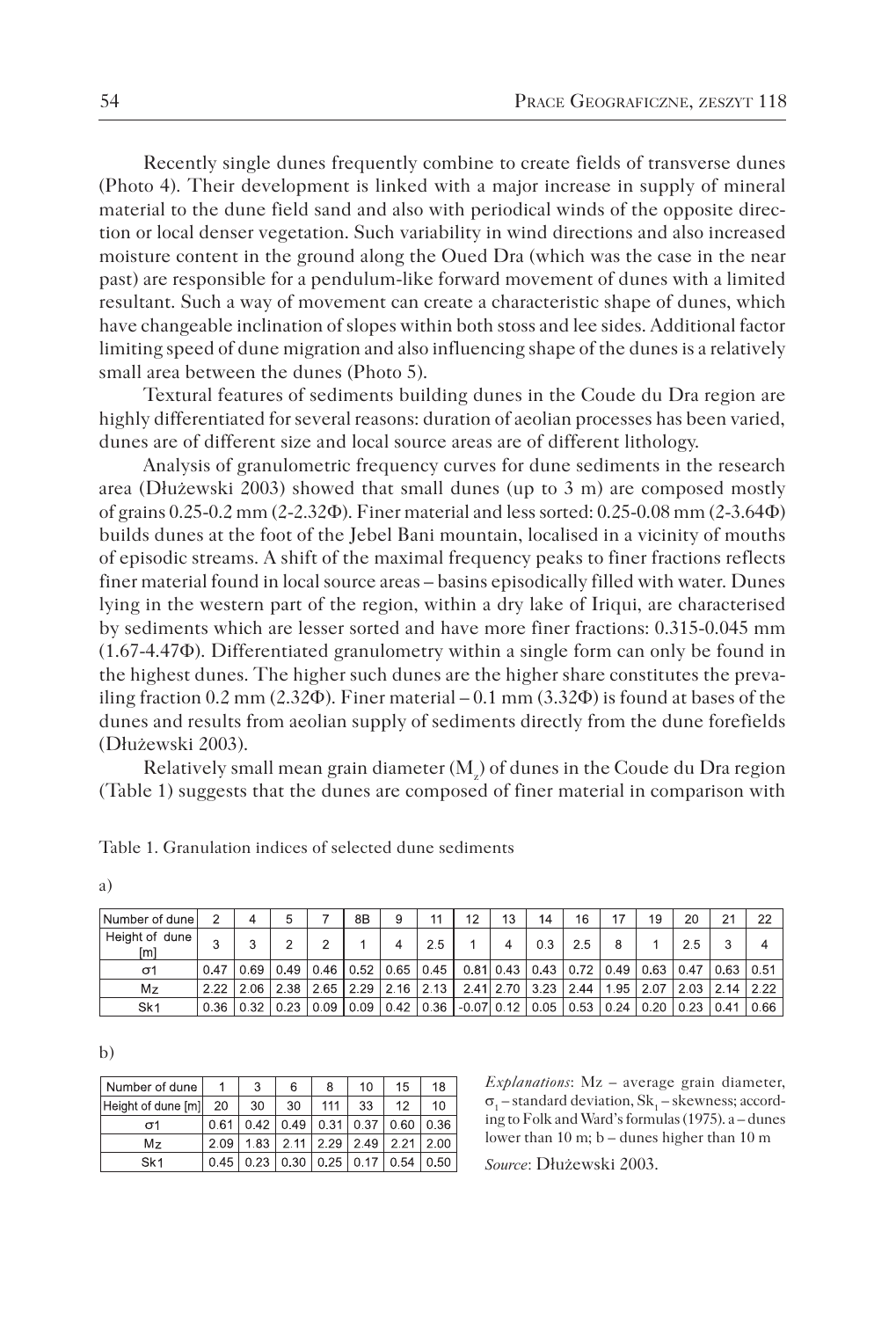| Number of sample |                   |     |       |                    |                |                                                                  |      |                                         | 10 | $\Lambda$                        |  | 16 |
|------------------|-------------------|-----|-------|--------------------|----------------|------------------------------------------------------------------|------|-----------------------------------------|----|----------------------------------|--|----|
|                  | 1.03 <sub>1</sub> | .54 | 0.53  | 1.00               | 1.04   0.82    | 0.481                                                            |      | 0.58   0.68   0.95   1.37               |    | 1.16   0.92   1.02   0.92   0.74 |  |    |
| Mz               |                   |     | .18 I |                    | 4 26 2 42 1 93 | 5.06                                                             | 1.67 | 4 64 2 96 2 41 1 30 2 40 1 84 1 62 2 86 |    |                                  |  |    |
| Sk1              | $-062$ 0.14       |     |       | 0.01   0.91   0.20 |                | 0.21 - 0.39 - 0.07 - 0.89 - 0.04 0.34 0.64 0.04 0.32 0.18 - 0.22 |      |                                         |    |                                  |  |    |

|  | Table 2. Granulation indices of selected bedrock sediments |
|--|------------------------------------------------------------|
|--|------------------------------------------------------------|

*Explanations*: M<sub>2</sub> – average grain diameter,  $\sigma_1$  – standard deviation, Sk<sub>1</sub> – skewness; according to Folk and Ward's formulas (1975).

*Source*: Dłużewski 2003.

dunes from other Sahara regions (Pietrow 1976, Coque 1962, Barczuk, Dłużewski 2001). It testifies that the dynamics of the local aeolian transport is limited but also that the dunes are composed of material derived from the local substratum, which is built of fine material (Table 2).

Analysis of granulometric cumulative curves drawn in a probability scale (Dłużewski 2003) allowed to infer that majority of the dune material was transported in saltation. Rolling and sliding plays a relatively important role only in case of smallest dunes. Grains transported in suspension are recognised only on lee sides of the highest dunes. They were accumulated probably due to a rapid decrease in transporting power of wind on the lee sides of dunes.

Standard deviation  $(\sigma_1)$  calculated according to Folk and Ward (1957) is 0.43-0.81 (Dłużewski 2003) and shows that sediments building majority of the dunes are medium or well sorted (Table 1). Such sorting is relatively small in comparison with material building other dunes in hot deserts: in the Western Desert (Egypt) – from 0.28 to 0.39 (El-Baz et al. 1982), the northern margin of the Great Eastern Erg (Tunisia) – from 0.35 to 0.53 (Dłużewski 2000, 2002), deserts of south-west Asia – from 0.2 to 0.45 (Dymowska et al. 1984). Only material found in the highest parts of the highest dunes in the Coude du Dra region displays good or very good sorting ( $\sigma_1 = 0.31 - 0.42$ ) – comparable with sorting of sediments of mature dunes, which have been created for at least several hundred years (Coque 1962). Mean sorting of dunes which have relative height of less that 10 m ( $\sigma_1$  = 0.55) is worse than sorting of dunes higher than 10 m ( $\sigma$ <sub>1</sub> = 0.45). Analysis of sorting index along longitudinal profiles of highest dunes in the region shows that the index increases upward on both stoss and lee sides of the dunes (Table 3).

Skewness  $(Sk_1)$  of sediments building the researched dunes is positive (Table 1) (Dłużewski 2003). This shows prevalence of finer fraction regarding the fraction of maximum frequency. Such skewness results from additional supply of silts from the atmosphere during the last stage of accumulation of dune sands, which is typical in hot deserts. Sknewness increases with increase of altitude on stoss sides of the highest dunes (Table 3). This index has highest values for the whole dune on its lee side because here, the transporting power of wind decreases.

Mineral-lithological composition of dunes in the Coude du Dra region is complex. The dune sediments are rich in minerals, which are poorly resistant to transportation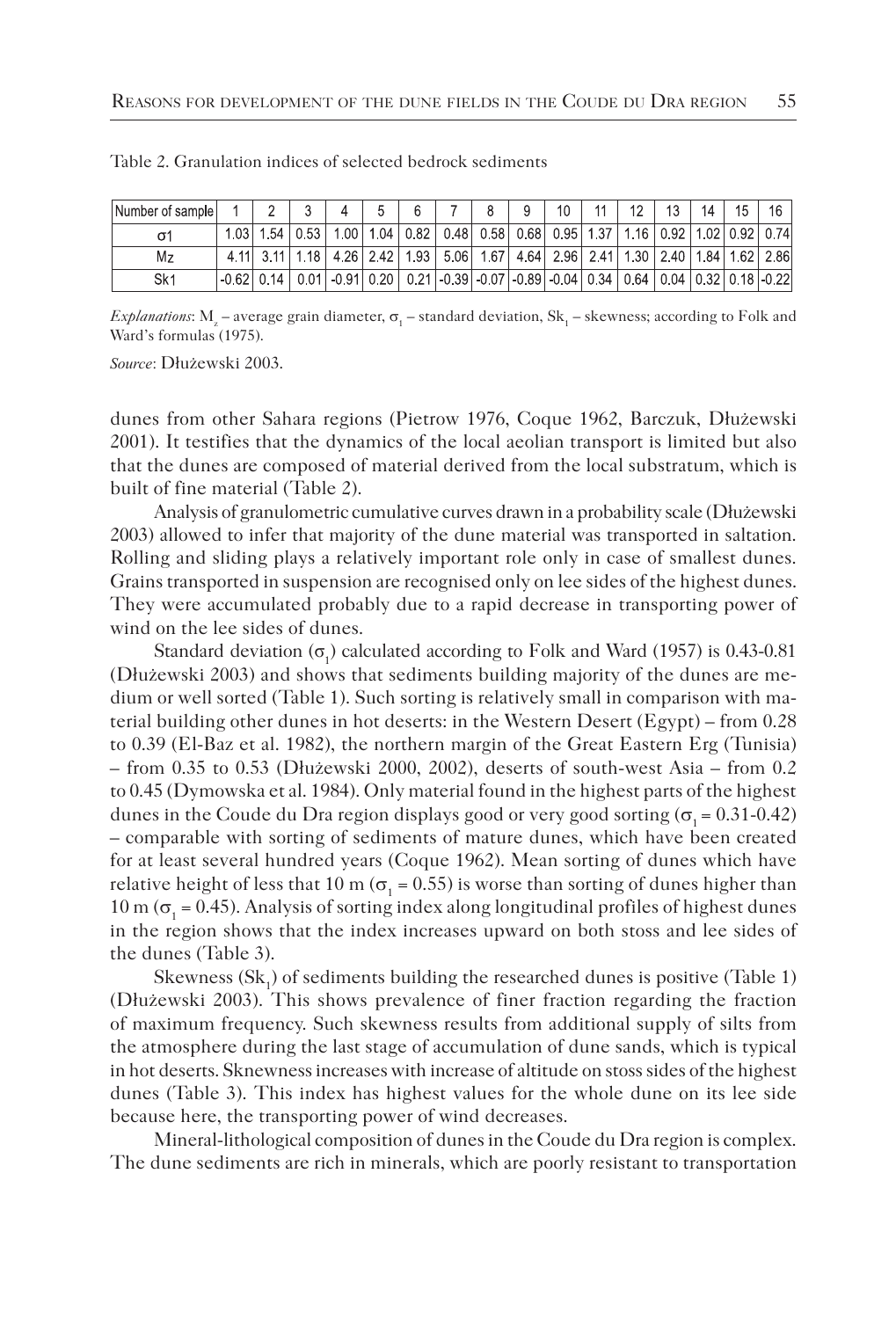| Location        | Reg-stoss<br>side | Base<br>of stoss side | Middle<br>part of stoss<br>side | Upper<br>surface | Upper<br>part of lee<br>side | Middle<br>part of lee<br>side | Lower<br>part of lee<br>side | Reg-lee<br>side |
|-----------------|-------------------|-----------------------|---------------------------------|------------------|------------------------------|-------------------------------|------------------------------|-----------------|
| σ1              | 0.83              | 0.54                  | 0.39                            | 0.33             | 0.37                         | 0.37                          | 0.62                         | 1.27            |
| Mz              | 2.30              | 2.02                  | 2.54                            | 2.32             | 2.39                         | 2.58                          | 1.84                         | 1.74            |
| Sk <sub>1</sub> | 0.00              | $-0.12$               | 0.20                            | 0.26             | 0.33                         | 0.26                          | 0.33                         | $-0.39$         |

Table 3. Granulation indices of the dune sediments collected in the longitudinal log – the dune No. 8

*Explanations*: M<sub>2</sub> – average grain diameter,  $\sigma_1$  – standard deviation, Sk<sub>1</sub> – skewness; according to Folk and Ward's formulas (1975).

*Source*: Dłużewski 2003.

and weathering processes. There is a lot of ferruginous-clayey particles, feldspars, debris of carbonate rocks including small fossils. Feldspars are well preserved and often automorphic, some carbonates are developed into crystals of sharp edges (Barczuk, Dłużewski 2003). This shows that the transport of the material was limited and the source area was not far away. Sediments of relatively homogenous composition are rare and can be found mainly in the north-east part of the region. They include more minerals resistant to mechanical and chemical processes – mainly quartz. Such sediments inherit their composition from lithology of local substratum. Numerous channels of contemporary episodic rivers in this part of the region constitute source for dune material. The river channels include sediments which underwent sorting, and depletion of poorly resistant minerals in the fluvial environment. Higher share of minerals resistant to mechanical abrasion is also found in summit parts of the highest dunes. This is a result of higher aeolisation of the sediments which were subject for this process for a longer time.

Analysis of heavy minerals composition provides further argument that the source area was near the accumulation zone and that the dunes were created relatively quickly. This is shown by little differences between heavy minerals composition of the dune material and the substratum and a high share of mica in the dunes. This mineral has a lamellar structure and is very susceptible for deflation (Barczuk, Dłużewski 2003).

Textural features of the dune sediments in the Coude du Dra region show that the source area is local and degree of aeolisation of the dune sediments is low.

# **4. Characteristics of selected factors influencing development of the dune fields**

The substratum of the Coude du Dra region, which occupies a depression between the Jebel Bani and the upland surface of the Hamada du Dra, is mostly built of poorly cohesive material of various grain size accumulated during Pleistocene and Holocene as fluvial fans. Increased erosion in mountains during pluvial periods removed poorly resistant rocks. This eroded material was transported to the forefield of the Jebel Bani and accumulated in a form of several alluvial fans which now constitute a wide plain (Dłużewski, Krzemień 2003).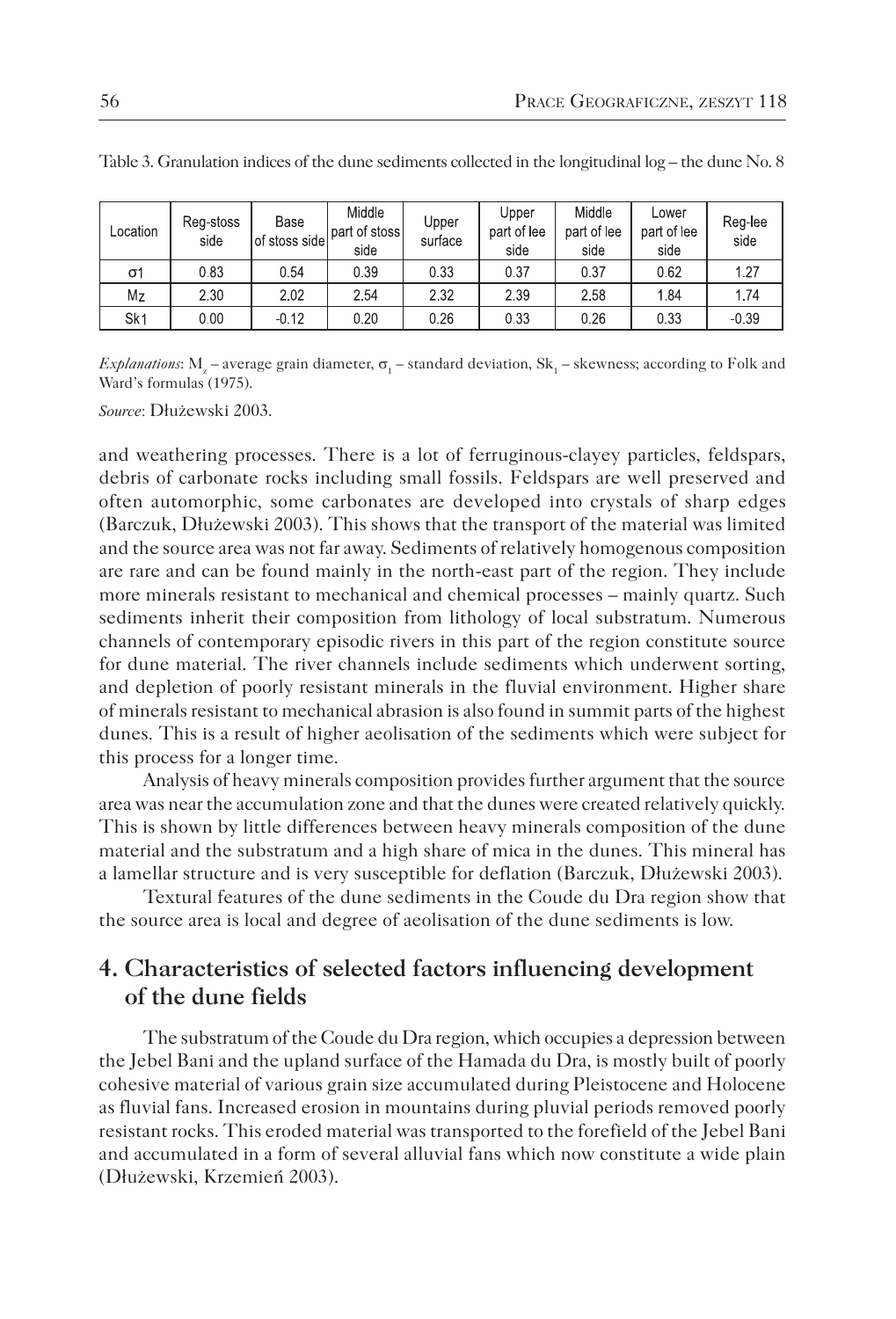The substratum of the central part of the researched region, the wide Oued Dra valley, is built with fluvial sediments constituting terraces and accumulated during pluvial periods. Sediments of various grain sizes, sometimes only stones and gravel were deposited on the valley floor by braided rivers of a very dynamic discharge. The Dra River originating in the High Atlas had such characteristics in the past. Granulometric cumulative curves elaborated for fine-grained flood sediments, which constitute a potential source of aeolian material, exhibit much worse sorting in comparison with the dune sediments. The curves point at deposition from saltation and, for a majority of samples, also from suspension.

Granulometric indices calculated for the substratum sediments according to Folk and Ward (1957) significantly differ from the corresponding indices for the dune sediments. Mean grain size of the substratum sediments is usually much smaller, sorting is poor or medium and skewness is usually negative. Differences in values of the granulometric indices between the substratum and the dunes are an effect of the aeolian transport.

Mineral-lithological composition of the substratum sediments is highly differentiated which results from accumulation in water environment of various dynamics. Sediments accumulated in fluvial environment consist mostly of quartz grains and different admixtures are linked to fluvial erosion of certain rock outcrops, e.g. limestone. Substratum sediments accumulated in standing water consists mostly of ferruginous-clayey particles. Their share in lacustrine sediments of the Iriqui Lake is up to 97% (Barczuk, Dłużewski 2003).

Major part of the substratum in the researched region constitutes a flat plain lying at an altitude of 450 to 550 m a.s.l. The northern boarder of the plain coincides with southern slopes of the Jebel Bani and erosional edges of Pleistocene alluvial fans. The southern boarder is constituted by several-hundred-meters high edge of the Hamada Dra. The eastern part of the plain is limited by the Beni Selmane range and the western part by the edge of Mejehm hills.

The ground water table significantly decreased especially during last dozen or so years (Dłużewski, Krzemień 2003). Contemporary ground water table in the Coude du Dra region, in the Mhamid oasis, can be found 10-15 m below the ground level (Sobczak 2006). This results from rare water supply from the Oued Dra. In the northern part of the region the ground water table is the highest – only 4-7 m below the ground level (Dłużewski, Krzemień 2003). This is probably linked to ground water supply from the Jebel Bani. Nevertheless, it seems that such deep ground water cannot influence moisture of superficial sediments. Relatively fast lowering of the ground water table causes degradation of vegetation, which is clearly visible even on the example of drought-resistant tamarisk plants.

The vegetation cover in the researched region is relatively scant. Only a few fragments of the dune fields are covered by sparse grass. On salty ground individual halophytes find their habitats. Slightly more dense vegetation grows in the episodic river channels where apart from the grass one can sometimes see acacia trees. Such vegetation cover is typical for the Oued Dra area and for foot slopes of the Jebel Bani. Dense vegetation can only be found within the Mhamid oasis, which is artificially irrigated (Dłużewski, Krzemień 2003).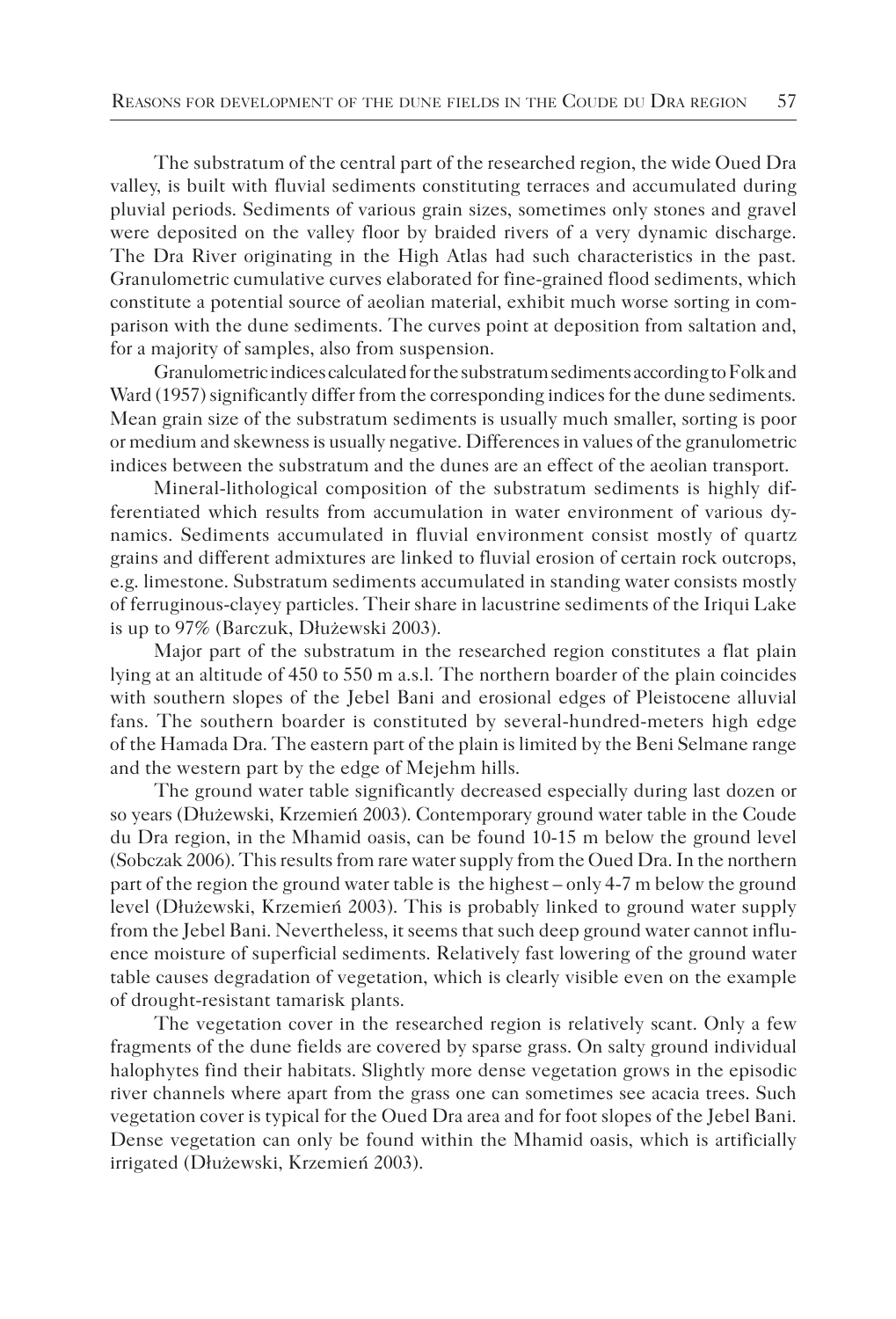Among climatic factors the most relevant to the dune fields development are: speed and direction of wind together with precipitation and evaporation which determines ground moisture – one of the most important factors determining the process of deflation. The researched region has an arid continental climate. Limited precipitation results from western winds bringing humid air masses from the Atlantic Ocean. Nevertheless rainfall occurs very rarely because the Atlas Mountains constitute a major barier for the humid air (Dłużewski, Krzemień 2003). Rainfall occurs only during cyclones, which due to its large vertical dimension allow humid air to pass over southwestern part of the High Atlas. Amounts and intensity of the rainfalls varies a lot (6-180 mm per year). This causes very limited moisture content of the ground though majority of the year. During summer, rain-bringing wind is replaced by a constant northeastern trade wind which make the unprotected by mountains Coude du Dra region very dry. Annual potential evaporation in the region is assessed to be even 2500 mm per year (Benmohammadi 2001, Dłużewski, Krzemień 2003). Such climatic conditions determine exceptionally little moisture content of the ground and allow form the deflation process.

In the Coude du Dra region western winds predominate during most of the year. This is a relatively weak wind but it occurs frequently due to specific atmospheric pressure systems over the Atlantic Ocean. Irrespectively of the season of the year, before the noon the direction of the wind is WNW and in the after noon WSW-SW (Benmohammadi 2001). During summer this region lies within the range of the Saharan low pressure (sometimes on its northern margin). In such situations, seasonal wind is from northeast (Chergui). This is a result of the trade wind influence. The southern wind (Sirocco) occurs relatively seldom, but its importance for moisture content of the ground is profound due to hot air brought by the wind.

In the nearest meteorological station in Tagounite, 30 km north-east of the Mhamid oasis, during 10.6% of the year the wind had a speed below 1, during 40.6% of the year the wind was 1-4 m·s<sup>-1</sup>, during 29.8% of the year 4-6 m·s<sup>-1</sup> and during 19% of the year wind speed exceeded 6 m·s-1 (Benmohammadi 2001). One should bear in mind that the minimal wind speed necessary for aeolian transport of mineral grains in this region is about  $4 \text{ m} \cdot \text{s}^{-1}$ , but the wind speed necessary for deflation is at least 5 m·s-1, depending on lithology. Such frequency of wind speed allows for deflation. The strongest wind in the Coude du Dra region occurs during spring and summers – from April to September. The highest wind speed is in June and August that is during the time when the ground is very dry. During the twenty-four hour period, occurrence of stronger wind also favors deflation regardless of the season. Wind speed increases from the morning hours and reaches maximum in the afternoon. During the night weak wind or calm predominates (Benmohammadi 2001).

#### **5. Development of the dune fields**

The area occupied by the dune fields shown on maps from 1932 is about 30 times smaller comparing with nowadays situation. This allows inferring that the dunes expand in the Coude du Dra region very quickly. Increase in dynamics of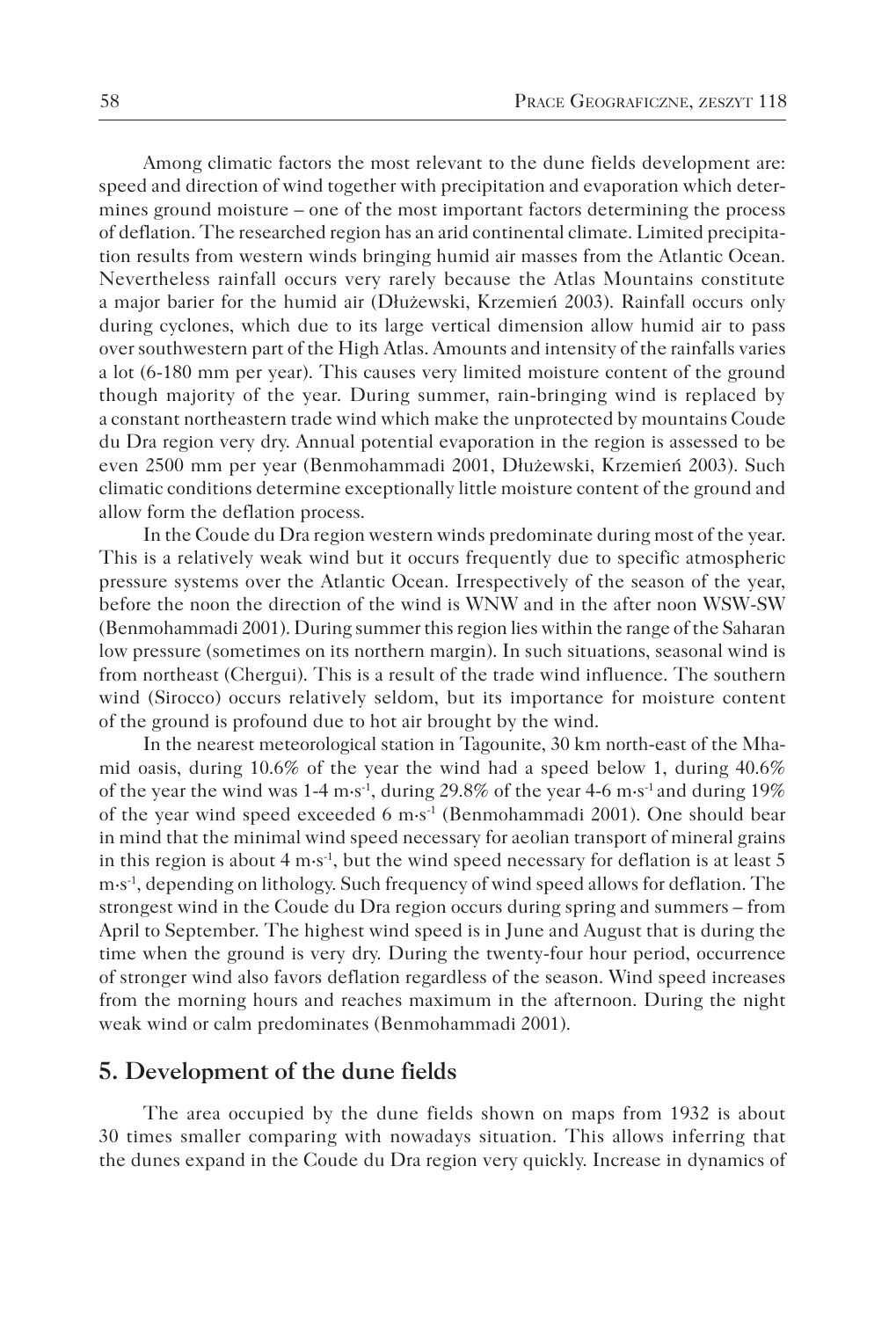| Year      | Area of the dune<br>fields $[km2]$ | Source                                                                        |
|-----------|------------------------------------|-------------------------------------------------------------------------------|
|           |                                    | Carte Topographique du Maroc 1 : 200 000. Institut Géographique National      |
| 1932      | 85                                 | - l'Annexe du Maroc, Rabat 1948 (based on measurements in 1932).              |
|           |                                    | The Coude du Dra sheet.                                                       |
|           |                                    | Carte Générale du Maroc 1 : 500 000. Elaborated with co-operation of:         |
| 1954      | 873                                | Service Géologique du Maroc and l'Annexe de l'Institut Géographique National, |
|           |                                    | Rabat 1953, Institut Géographique National, Paris 1954. The Ouarzazate sheet. |
|           |                                    | Carte Géologique du Maroc 1 : 200 000. Ministère de l'Energie et des          |
| 1989      | 1291                               | Mines. Direction de la Géologie, Rabat 1989. The Zagora – Coude du Dra –      |
|           |                                    | Hamada du Dra sheet.                                                          |
|           | 2625                               | Satelite images (Landsat 7), 31 March 2000 year. Own field research performed |
| 1999/2006 |                                    | between 1999 and 2006.                                                        |

Table 4. Area of dune fields in the Coude du Dra region in years 1932, 1954, 1989, 1999/2006

*Source*: Dłużewski 2003, partly modified.

the dune expansion was seen especially during the third and fourth decade of the  $20<sup>th</sup>$  c. and since 1980 until now (Figure 2, Table 4).

The area occupied by dunes mapped in 1932 shows beginning of aeolian accumulation in the region (Figure 3). This is supported by geomorphological field research performer in the second decade of the  $20<sup>th</sup>$ c.



Figure 2. Area growth of dune fields in the Coude du Dra region in years 1932, 1954, 1989, 1999/2006

(Piegot 1929). The area of the dunes in the fifth decade of the  $20<sup>th</sup>$  c. was already much larger. The dunes developed on Holocene alluvial fans north of the Dra Valley and on upper river terraces on both sides of the oued. The floor of the valley was generally free of aeolian accumulation. It could result from limited deflation of local material due to relatively high ground water table and therefore denser vegetation. Until the eighth decade of the  $20<sup>th</sup>$  c. there were no dunes on the river flood plain and this could result from removal of the loose aeolian sand by episodic floodwaters, which used to happen every couple of years. Such floods ceased due to erection of the Mansur ad Dahabi dam in 1972 south of Ouarzazate and this allowed expansion of the dunes on the flood plan. This is clearly visible on the map elaborated based on mapping in the eight decades of the  $20<sup>th</sup>$  c. Northern limit of the dune fields moved closer to clear morphological edges produced by Pleistocene incisions into alluvial fans. In the southern part of the researched region, dune fields were situated in forefields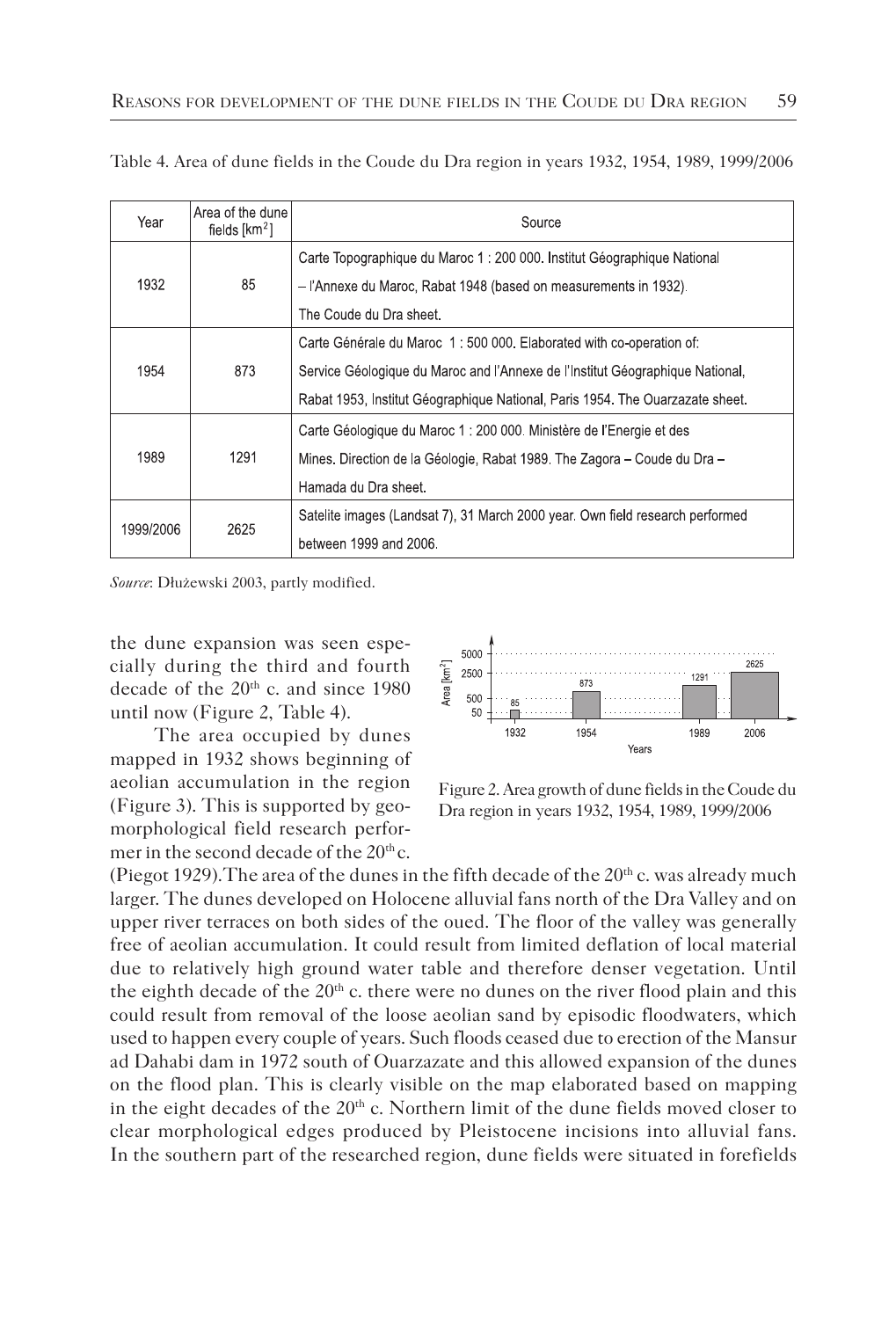

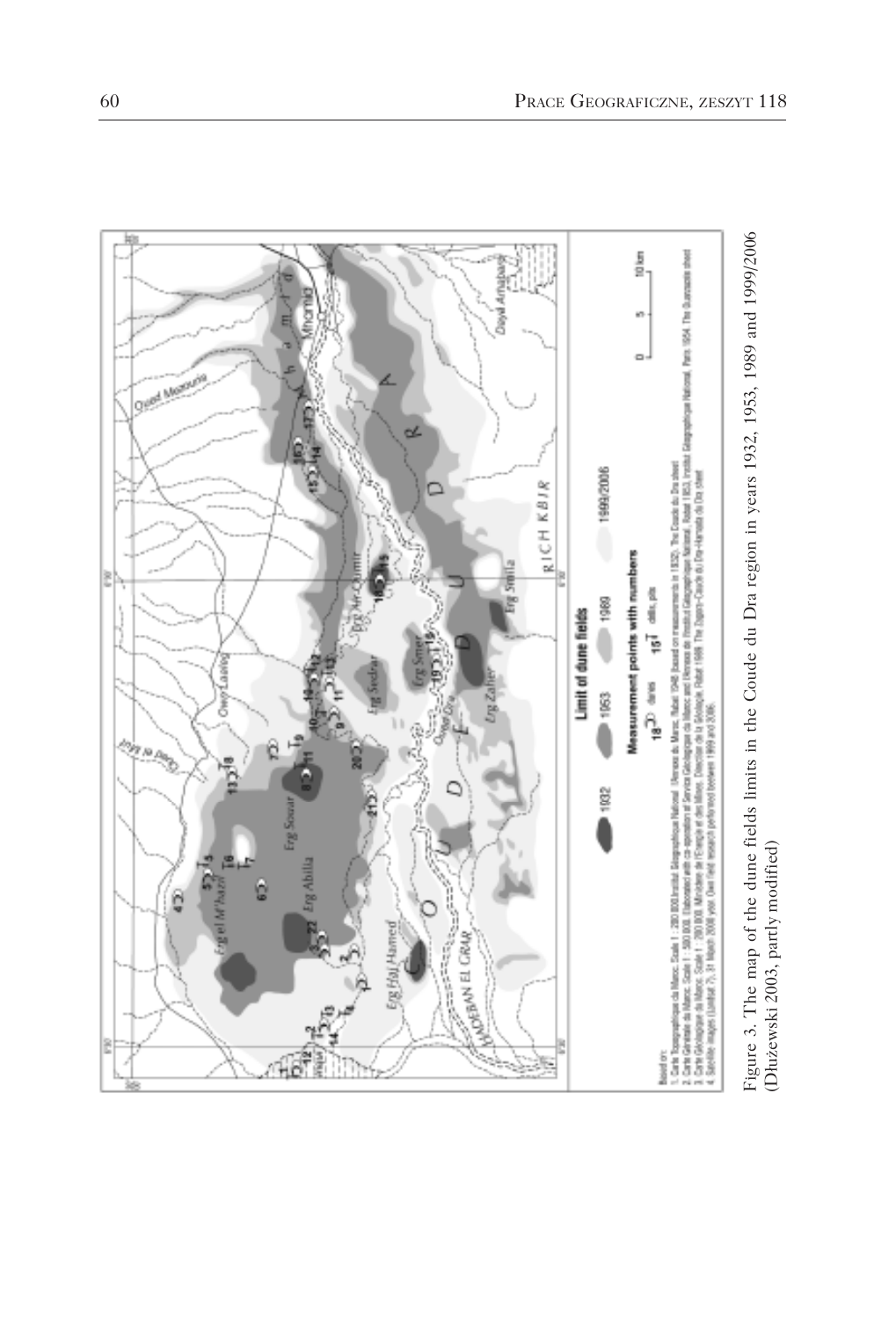of the Hamada du Dra. Only the Iriqui Lake, episodic during the eight-decade period of the 20<sup>th</sup> c., and mouth of the Oued Dra were free of dunes.

Contemporary area occupied by the dune fields is twice as large as the one from the eighties testifying that there is a very high increase in dynamics of the dune field expansion (Figure 3). Nowadays northern limit of the dune fields is constituted in the northwestern part of the researched region by southern foot slopes of the Jebel Bani and by edges of the Pleistocene alluvial fans in the northeastern part. Additionally, in the northeastern part, aeolian sands fill mouths of episodic rivers, which originate from the Jebel Bani.

The dune fields are limited from east by southwestern sloped of the Jebel Beni Selmane and by the Mhamid Oasis. It is worth emphasizing that the oasis does not constitute any barrier for dunes migration any more. During field studies numerous dunes or groups of dunes were observed which encroached on cultivated fields (Photo 6) and even directly threatened households (Photo 7). Singular dunes 2-4 m high are even found in the river channel of the Oued Dra, because there are no significant discharges since 1995.

From the south, the dune fields are limited by a clear, several hundred high structural edge of the Hamada du Dra.

Significant increase of the area occupied by dunes during last dozen or so years is recorded in the western part of the researched region. Dunes do not exist only in small mountain range of the Hadeban El Grar, in a channel of episodic river originating in the Iriqui Lake and in a part of a flat plain of this lake.

It seems that from the northern and southern side of the researched region expansion of the dune fields is nowadays limited by morphological barriers constituted by slopes of the Jebel Bani and clear edges of alluvial fans in the north and the edge of the Hamada du Dra in the south. Expansion of the dune fields is partly limited from the east also by morphology of the region (Jebel Beni Selmane). The Mhamid Oasis, despite efforts of local society, does not constitute any effective barrier for the dune field's expansion (Photo 8). From the western side, the expansion of the dune fields is practically not limited. Flat surface of the lake, vegetation free and dry for several years, favors intensification of deflation and also the expansion of the dunes.

### **6. Conclusions**

Analysis of relevant cartographic material allows stating that in the Coude du Dra region the expansion of the dune fields is very fast. Textural features of sediment building the dunes show that the source of the aeolian material is local.

Direct reason for the dune fields development is the intensification of deflation in the Coude du Dra region during last dozen or so years. It mostly pertains to contemporary, weakly consolidated fluvial sediments accumulated in river channels of terraces and relict lakes. Such forms dominate in the researched region. Reasons for this process are conected with contemporary local drying of superficial layers of the ground. This, in turn, is a reason of lowering of the ground water table. The process directly influences susceptibility of source areas for deflation. It seems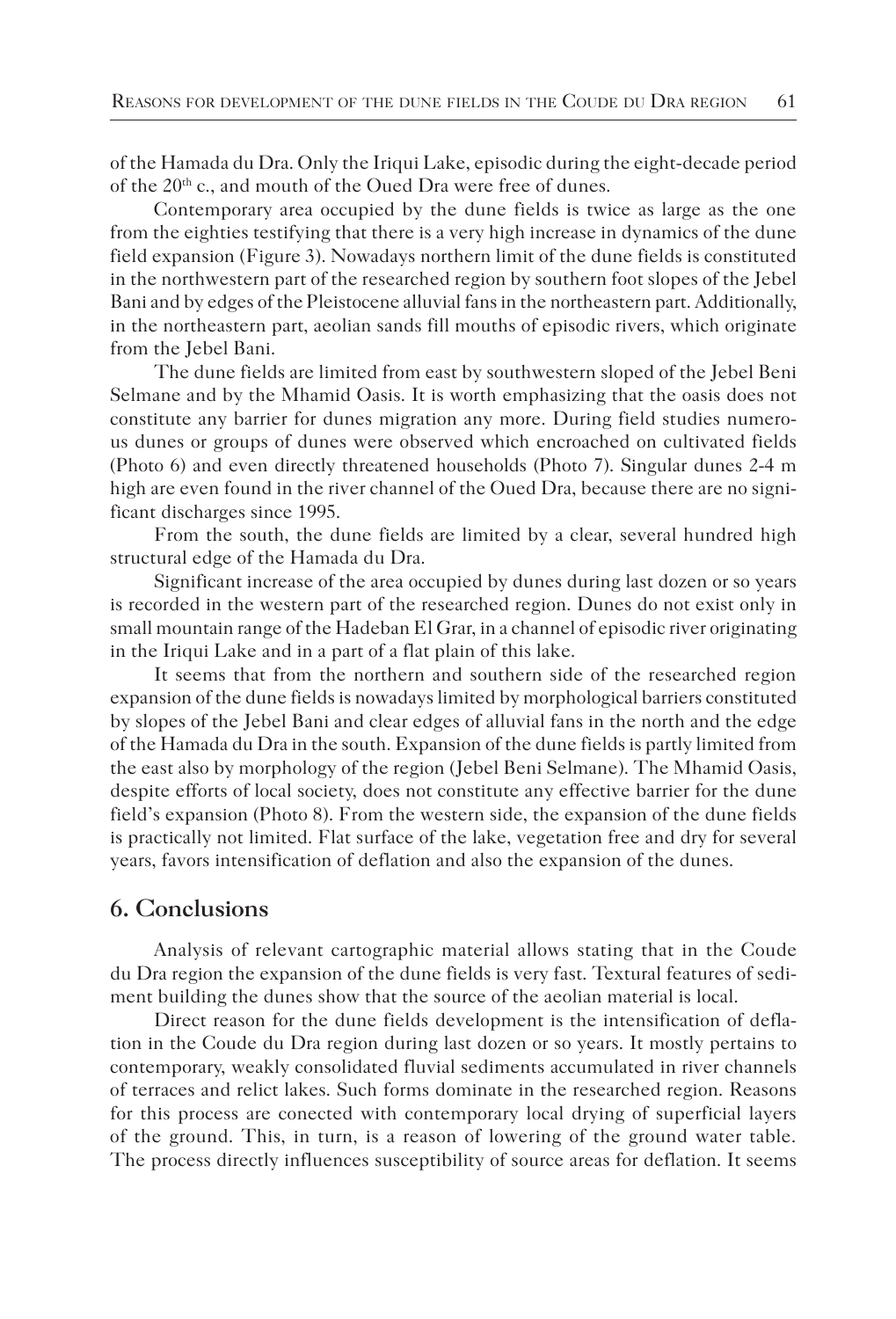that other factors do not play an important role in the dune field development. Scanty vegetation cover or flat surface of the ground did not cause significant changes in expansion of the dunes. Only nowadays clear morphological barriers, especially in the south and in the north of the researched region can limit further expansion of the dune fields in these directions.

Summing up, it can be stated that the main reason of the dune field's development in the Coud du Dra region is the construction of dams on the Oued Dra, which used to supply ground waters. Human activity in the area plays a more important role in the development of the dune fields in comparison with climatic factors.

#### **References**

Bagnold R.A., 1941, *The physics of blown sand and desert dunes*, Methuen Co., London.

- Barczuk A., 1992, *Petrology of the Precambrian Clastics and the Evolution of the Midcontinent Rift System (USA)*, Arch. Miner., 48, 1-2, 123-204.
- Barczuk A., Dłużewski M., 2001, *Źródło osadów eolicznych w obniżeniu Khargi (południowy Egipt) na podstawie ich cech teksturalnych*, [in:] J. Pełka-Gościniak, T. Szczypek (eds.), *Dynamiczne aspekty geomorfologii eolicznej*, Wydz. Nauk o Ziemi UŚ, SGP, Sosnowiec, 51-61.
- Barczuk A., Dłużewski M., 2003, *Skład mineralno-litologiczny jako podstawa do określenia źródła i wskaźnik stopnia eolizacji osadów wydmowych*, [in:] M. Dłużewski (ed.), *Współczesna ewolucja środowiska przyrodniczego regionu Coude du Dra (Maroko) i jej wpływ na warunki życia ludności,* Wyd. Akad. Dialog, Warszawa, 121-134.
- Barczuk A., Dłużewski M., 2005, *Importance of the petrological approach in studies of the desertification in northern Sahara*, [in:] A. Kozłowski, S. Ilnicki (eds.), The 12<sup>th</sup> Meeting of the Petrology Group of the Mineralogical Society of Poland, PTMin, Kraków, 135-139.
- Benmohammadi A., 2001, *Ensablement et désertification au sud-est Marocain: Trajectoires éoliennes et origine du sable des vellées de Drâa, Ziz et Rhéris,* Thèse de Doctorat d'Etat, Université Ibn Tofial, Faculté des Sciences, Kenitra.
- Blackwelder E., 1934, *Yardangs*, Bul. of the Geol. Soc. of America, 45, 159-166.
- Borsy Z., 1972, *Studies on wind erosion in the wind-blown sand areas of Hungary*, Acta Geogr. Debrecina, 125-134.
- Borkowska M., Smulikowski K., 1973, *Minerały skałotwórcze*, Wyd. Geol., Warszawa.
- Chepil W.S., 1945, *Dynamics of Wind erosion*, I-III. Soil Sci., 60, 305-480.
- Coque R., 1962, *La Tunisie présaharienne. Etude géomorphologique,* Armand Colin, Paris.
- Dłużewski M., 2000, *Evolution of selected dune fields in Southern Tunisia as an example of desertification of the Sahara northen borders*, [in:] R. Dulias, J. Pełka-Gościniak (eds.), *Aeolian processes in diferent landscape zones*, Wydział Nauk o Ziemi UŚ, SGP, Sosnowiec, 179-189.
- Dłużewski M., 2002, *Rozprzestrzenianie się pól wydmowych jako efekt pustynnienia północnego obrzeżenia Sahary (na przykładzie okolic Szottu El Dżerid – południowa Tunezja),* Acta Univ. Nic. Cop., Geografia, 32, Toruń, 57-68.
- Dłużewski M., 2003, *Rozprzestrzenianie się pól wydmowych jako skutek pustynnienia*, [in:] M. Dłużewski (ed.), *Współczesna ewolucja środowiska przyrodniczego regionu Coude du Dra (Maroko) i jej wpływ na warunki życia ludności,* Wyd. Akad. Dialog, Warszawa, 77-101.